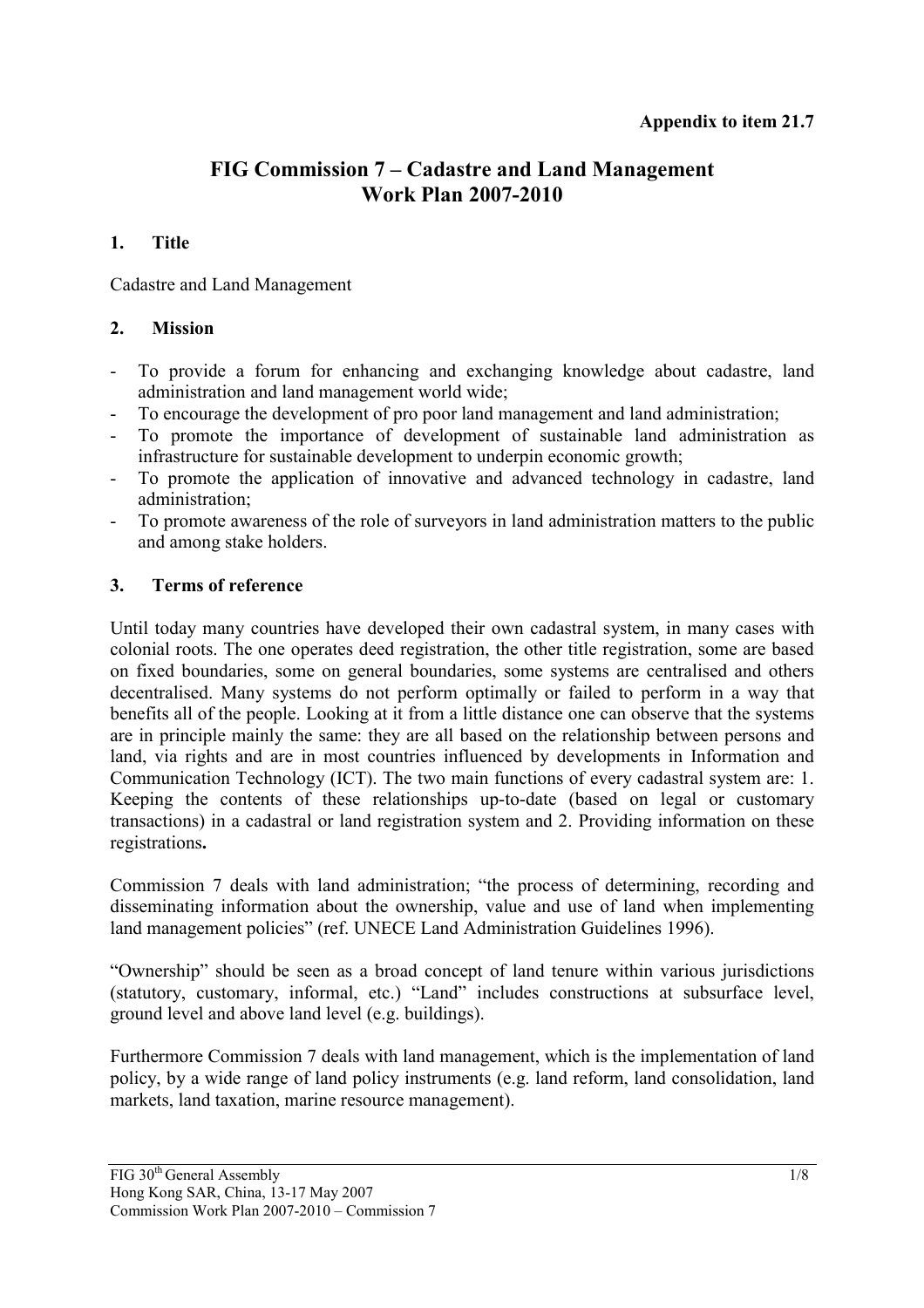In terms of "key words" Commission 7 deals with:

- land management and land administration
- cadastres, land registers
- cadastral reform
- land policy, land reform, land taxation
- land tenure
- land law and land related laws
- sustainable land administration
- pro poor land management and land administration
- cadastral surveying and mapping
- land registration
- land administration in post conflict areas
- disaster management and land administration
- customary and group rights
- informal settlements
- public private partnership in land administration
- land policy and land policy instruments
- land consolidation
- land valuation and taxation
- land markets
- land reform, land privatisation and land redistribution
- innovative technology in land administration
- low cost surveying and mapping
- land and marine resource management

### **4. General**

#### **4.1 Preface**

Commission 7 established its concept of activities about 15 years ago. It is in line with the FIG long term professional strategy and selected key topics to deal with:

- advanced cadastre
- developing land administration
- creating secure land tenure
- application of innovative, advance technology in land administration

All topics are related to land administration matters. Developing, modernising land administration has been an increasing demand by developed and developing countries worldwide for many years.

During the last decade many new challenges have appeared – increasing focus on sustainable development, post conflict problems (civil wars, tribal conflicts, etc.) increasing number of disasters, increasing gap between developed and developing world, rapid urbanisation in the developing world, etc. All of the above challenges connected to land and property related activities. The profession has to find answer and solutions.

Several of the above challenges are being handled by existing cadastral, land management and land administration institutions, some of the existing institutions have not adapted to the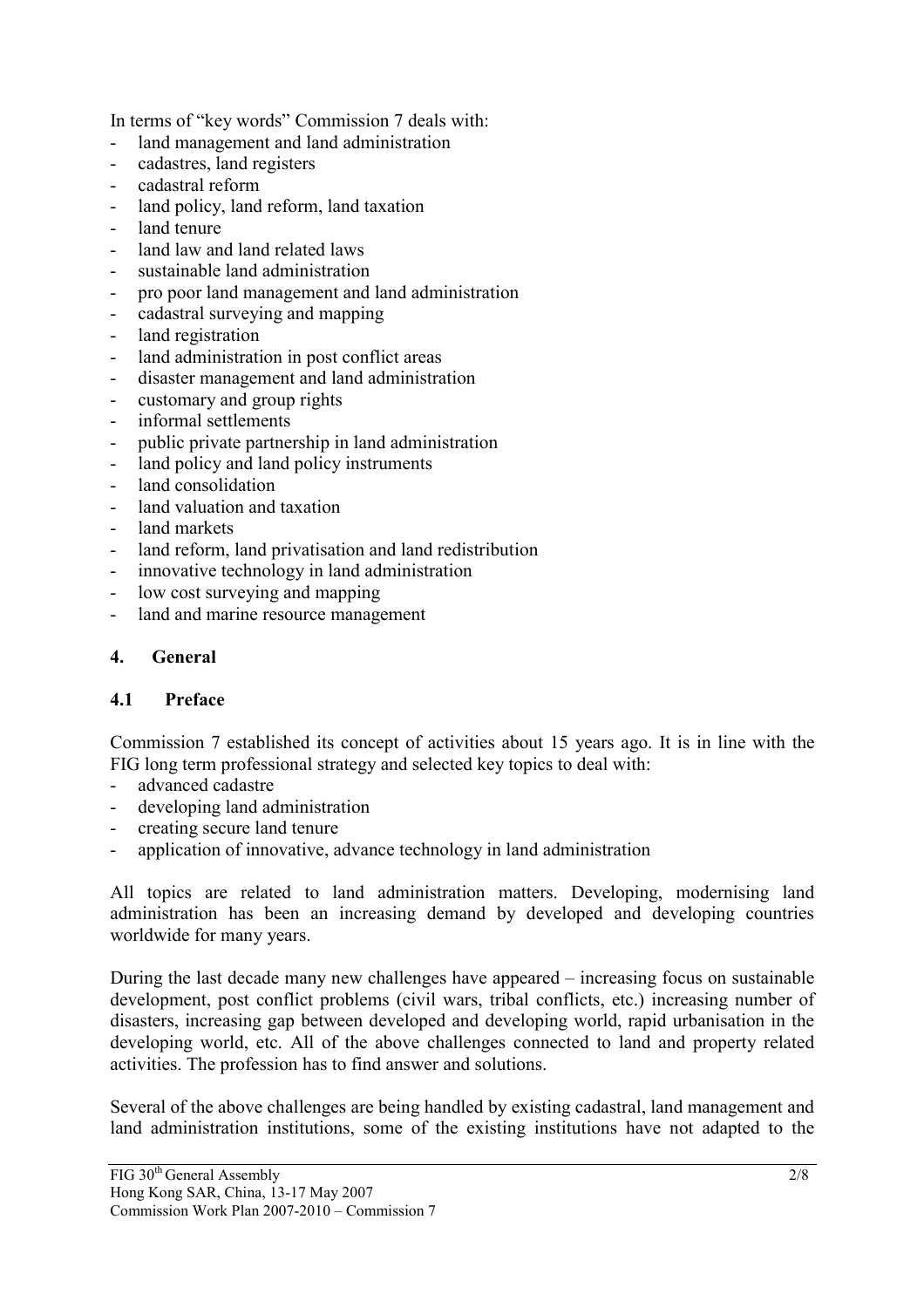challenges or been developed in an adequate manner. In bringing solutions to the  $21<sup>st</sup>$ . Centuries' land and property related challenges, Commission 7 therefore believes that a future oriented focus from the surveying profession is essential. The surveying profession must play an ever central role in the development and modernisation of cadastre, land management and land administration. The ultimate goal is to make land administration the proper infrastructure for sustainable development and to make land administration institutions develop sustainable solutions through land related activities.

Achieving the Commission 7 concept and goals will continue to involve efforts over a long period; therefore the Commission wants to continue its professional work, which was successful over the passed years. Of course there needs to be some changes and new priorities have to be defined based on the last four years experience.

Following the overall FIG strategy, Commission 7 intends to:

- Continue its effort focusing on countries in Africa, Latin America, Asia, Middle East, CEE and providing a meeting place as well;
- Strengthen working relations cooperation with other FIG Commissions;
- Continue cooperation with UN Organisations and Agencies;
- Find possibilities to cooperate with other professional organisations, NGOs, Dutch Cadastre, ITC, etc;
- Provide and disseminate information to the profession, national associations and authorities to develop and establish land administration systems;
- Support the needs in different regions.

## **4.2 Commission 7 Work Plan in Relation to FIG Professional Strategy**

Following Commission 7 tradition the work plan will support the achievement of FIG goals:

- extending working cooperation with other commissions;
- to continue and extension of working relation with UN organisations, World Bank, agencies and other organisations;
- to contribute to organise joint workshops, events wit UN and other external organisations;
- to contribute to formulate the professional program for FIG congresses and working weeks;
- supporting regional events, workshops to promote FIG activities in general and new priorities of the surveyor profession;
- to encourage national delegates, representatives to participate in FIG events and disseminate information to national associations and professionals;
- to support the publication of working results;
- following the traditions, Commission 7 contribute to the major FIG events, congresses, working weeks;
- to encourage member associations and national delegates from Asia, Africa, Latin America and Eastern Europe to participate in Commission 7 and major FIG events.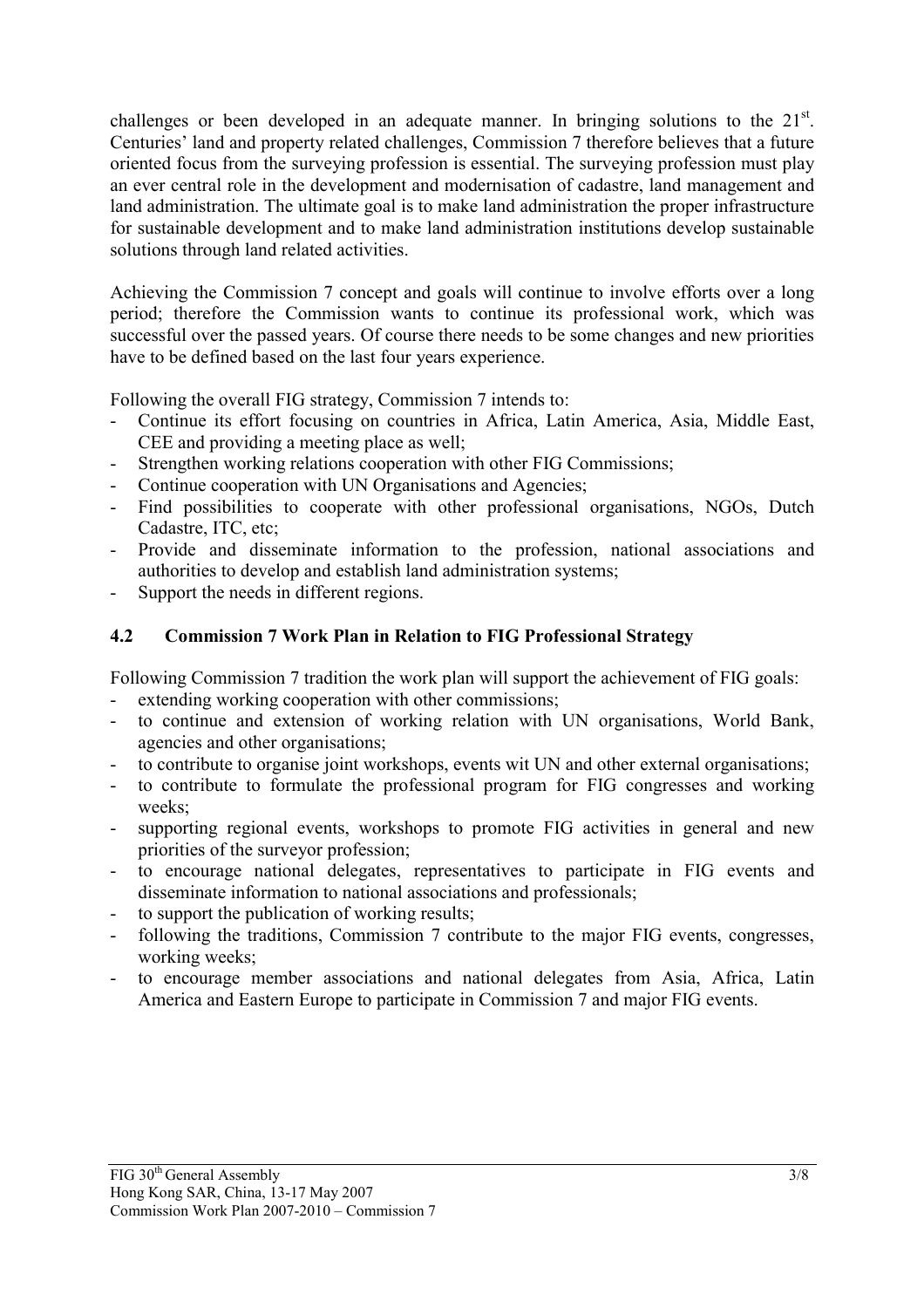## **4.3 Objectives**

There are many fields of interest for Commission 7 related to land administration, Cadastre and land management matters. To achieve realistic results in the 2007-2010 period we have to prioritise the most important issues based on the Commission 7 activities during the past years, recent developments, challenges concerning land related matters world wide and priorities supported by UN and other professional organisations and NGOs.

As a new development in FIG activity, Commission 7 intends to find possibilities to form working relation with the UN Habitat Global Land Tool Network, GLTN.

Important issues selected:

- Pro poor land management and land administration
	- land administration and land management in customary and informal areas
	- low cost data acquisition (geometric, legal) registration and mapping
	- low cost, innovative tools for land management and land administration
- Sustainable land administration supporting good governance
	- how can we develop sustainable land administration in so-called developing countries within a framework of land policies
	- how can we keep sustainability of land administration in so called developed countries
- Land administration in post conflict areas
	- how is possible to create, rebuild land administration after conflicts
	- approaches in redistribution of land in post conflict areas
- Disaster management and land administration
	- relation between land administration and disaster management
- Economic land use and land use control
	- supporting how to create economic land use
	- how to manage land use and informal urbanisation in developing countries
- Land administration and land management in the marine environment
	- how to develop marine cadastre
	- how to support coastal zone management
- Innovative technology and ICT support in land administration and land management
	- how to extend land administration with 3D cadastre and land registry
	- how to develop innovative, low cost technology to support pro poor land management and land administration
	- national and international data infrastructure initiatives
	- ICT support to develop sustainable land administration (standardisation, interoperable systems
	- sustainable capacity building for land administration
- Institutional aspects for land administration and land management
	- how to the support the development of institutional framework for land administration, land management

Commission 7 intends to address the selected issues in various ways within FIG and in cooperation with other organisations:

- Commission 7 working groups
- Presenting papers, lectures during FIG and joint events
- Working cooperation with other FIG commissions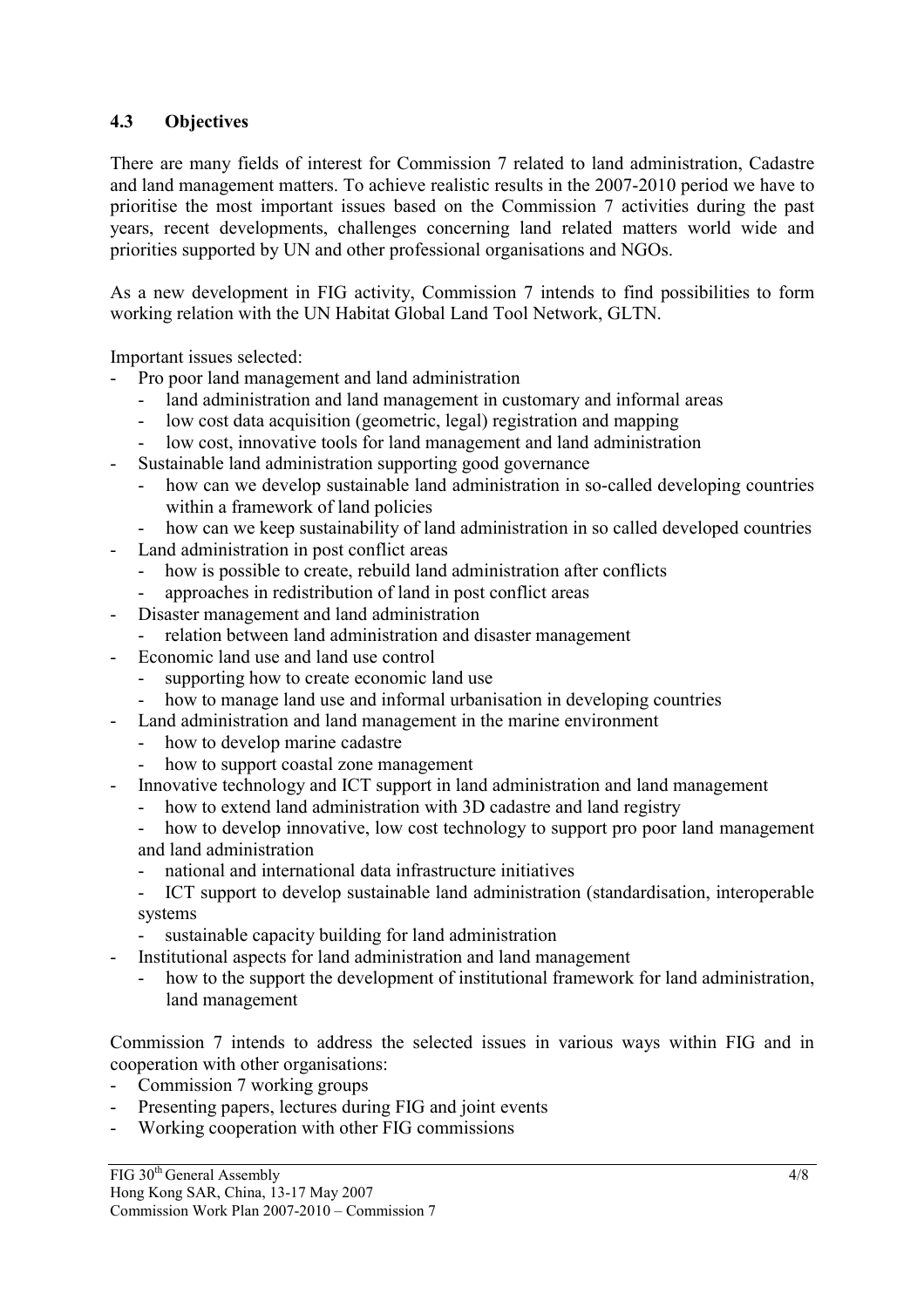- Working relation with UN and other organisations
- Providing a documentation centre OICRF

# **5. Working Groups**

### **Working Group 7.1 – Development of Pro Poor Land Management and Land Administration**

## Terms of reference

- recognise and support the development of pro poor land management approaches
- communicate, as far as possible, the FIG concepts in development of land policy and land management: land law, land tenure and security of tenure, land markets, land taxation, land use planning, land reform, land redistribution, post conflict land administration
- identify (geometric) aspects related to social, informal land tenures
- support the development of low cost, innovative, data acquisition methods
- develop the social tenure domain model
- contribute to the UN Habitat Global Land Tool Network (GLTN)
- propose a capacity building approach for pro poor land management

## Chair

Christiaan Lemmen (The Netherlands), e-mail: lemmen@itc.nl

# **Working Group 7.2 –Land Administration to Support Sustainable Development**

## Terms of reference

- investigate the necessary legal and institutional framework for the creation and development of sustainable development
- identify other conditions for developing sustainable land administration
- study solutions for developing land administration in post conflict areas
- find simple, low cost solutions for creating sustainable land administration in developing countries
- investigate improvements of land tenure security through new legal frameworks and new and better administrative tools
- focus on solutions to combine formal land delivery process and customary approaches (neo-customary) land delivery process
- study the role of gender-issues in creation of sustainable land administration development
- analyse sensible forms of land taxation for funding land reform and upgrading programmes
- identify and find solutions of assisting post conflict areas, disaster areas, etc. in rebuilding and maintain land administration after war and catastrophe of nature

# Chair

Søren Christensen (Denmark), e-mail: sfc.@kms.dk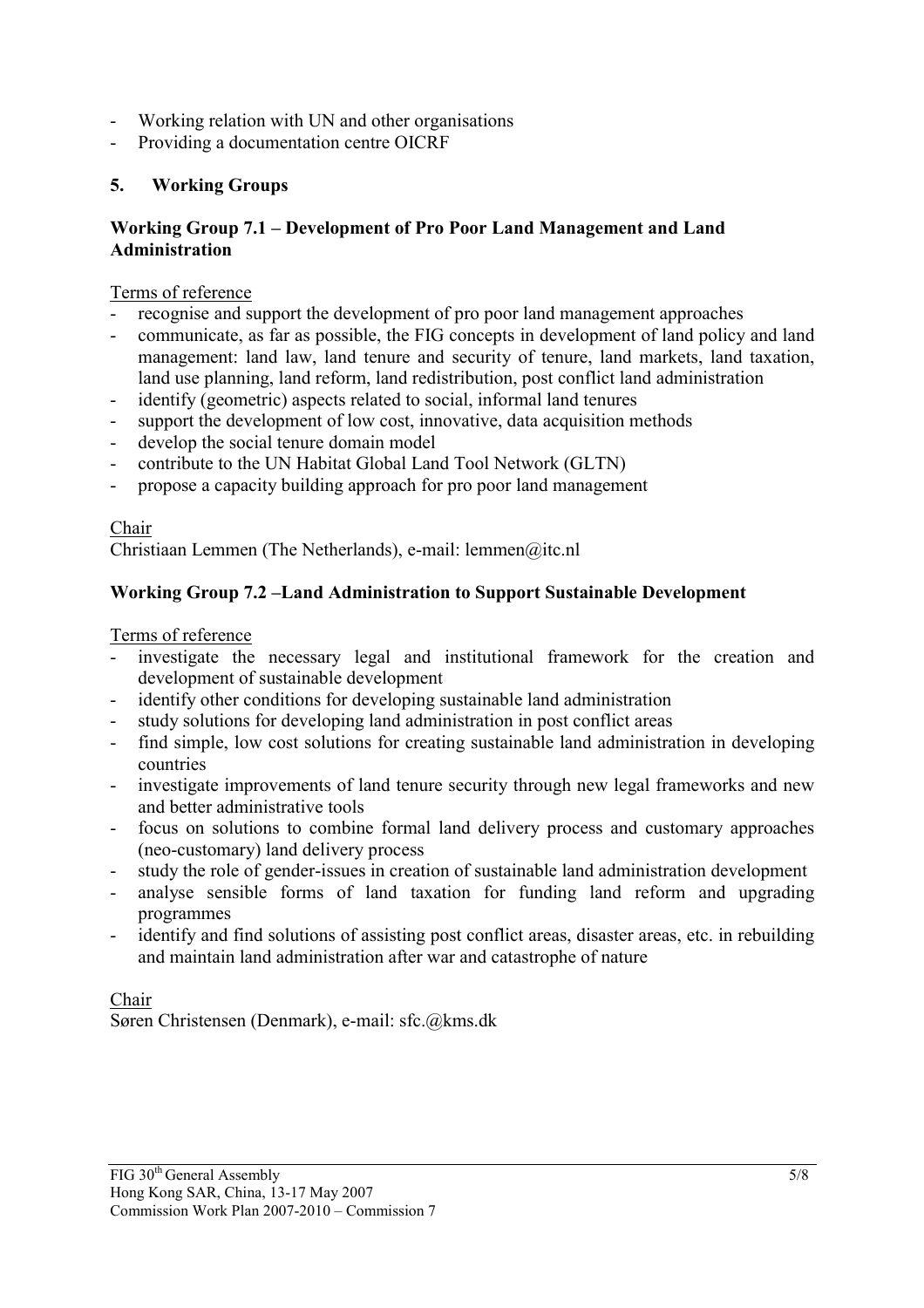# **Working group 7.3 – Application of Innovative Technology in Land Administration**

## Terms of reference

- electronic conveyance and governance
- identify innovative and low cost technology to support the development for pro poor land management, land administration
- identify innovative, advance technology for sustainable land administration
- dealing with standards
- focus on copyright and fee questions
- dealing with identification and defining parcel boundaries
- focus on national and international data infrastructure initiatives
- 3D cadastre, land registry

# Chair

Daniel Steudler (Switzerland), e-mail: Daniel.Steudler@swisstopo.ch

## **6. Cooperation with other FIG Commissions**

- 3D Cadastre , land registry joint working group with Commission 3
- Coastal zone management, marine cadastre with Commission 4 and 8
- Low cost, effective survey technology and techniques for developing countries, with Commission 5
- Urban- rural inter relationships, defining formal and informal tenure, property rights, joint working group with Commission 8 lead by Commission 8
- Education, capacity building with Commission 2
- Commission 9 formed Working Group 9.2 "Improving Slum Conditions through Innovative Financing." As an FIG issue Commissions 3, 7, 8, 10 will participate in the work. Within Commission 7 Working Group 7.1 is responsible for the topic, Tommy Österberg is the Commission 7 representative.

# **7. Cooperation with the United Nations Organisations and Agencies**

Commission 7 will continue cooperation with UN organisations, including UN-Habitat, UN Food and Agriculture Organisation (UN FAO) and the UN Economic Commission for Europe's Working Party on Land Administration (UNECE/WPLA).

## **8. Cooperation with other Professional Organisations**

Commission 7 will work in co-operation with the Dutch Cadastre, ITC and Institution of Geodesy, Cartography and Remote Sensing (FÖMI).

# **9. Communications**

The secretariat of the commission will maintain the Commission 7 web site and keep delegates, correspondents, friends informed primarily via e-mail.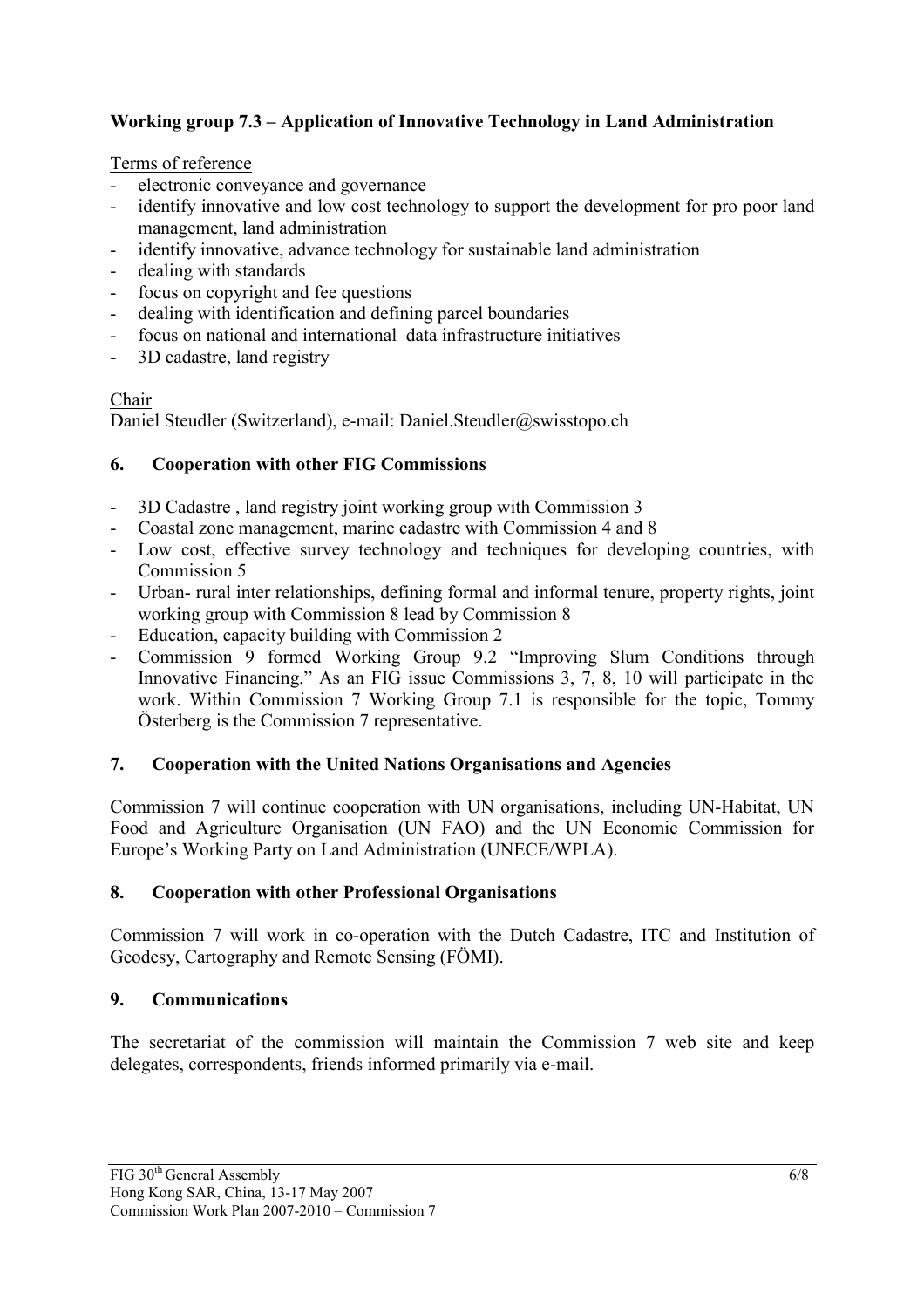### **10. Commission 7 Annual Meetings and Events**

According to the consensus among the commission delegates to hold annual meetings separately from the major FIG events, Commission 7 intends to continue its traditions for organising annual meetings. Until now Korea will host the annual meeting in 2007 and Verona, Italy in 2008.

### **11. Events Calendar**

2007

- Commission 7 Annual Meeting, Seoul, Republic of Korea, 19-23 May 2007
- FIG Working Week 2007, Hong Kong SAR, China, 13-17 May 2007
- Contribution to GeoCongress Quebec 2007, Quebec City, Canada, 2-5 October 2007
- FIG Regional Conference, San José, Costa Rica, 12-15 November 2007

2008

Commission 7 Annual Meeting Verona, Italy

- FIG Working Week Stockholm, Sweden, 14-19 June 2008 2009

- Commission 7 Annual Meeting
- FIG Working Week, Eilat, Israel, 3-8 May 2009

2010

- Commission 7 Annual Meeting
- FIG Congress Sydney, Australia, 9-16 April 2010

### **12. Commission Officers**

#### **Commission Chair**

Mr. András Osskó Fővárosi Földhivatal 1051 Budapest Sas u 19 Tel. + 36 1 354 2967  $Fax + 36$  1 354 2952 E-mail: foldmeresv@foldhiv.hu

#### **Vice Chair of Administration**

Mr. Gyula Iván E-mail: ivan.gyula@fomi.hu Tel. +36 1 460 4081 **Commission 7 Secretariat** Mrs. Mária Tóth, Assistant E-mail: Maria.Toth@fvm.hu FIG Commission 7 Secretariat c/o Institute of Geodesy Cartography and Remote Sensing 1592 Budapest Pf. 585 Tel. +36 1 222 5101 Fax: +36 1 222 5112